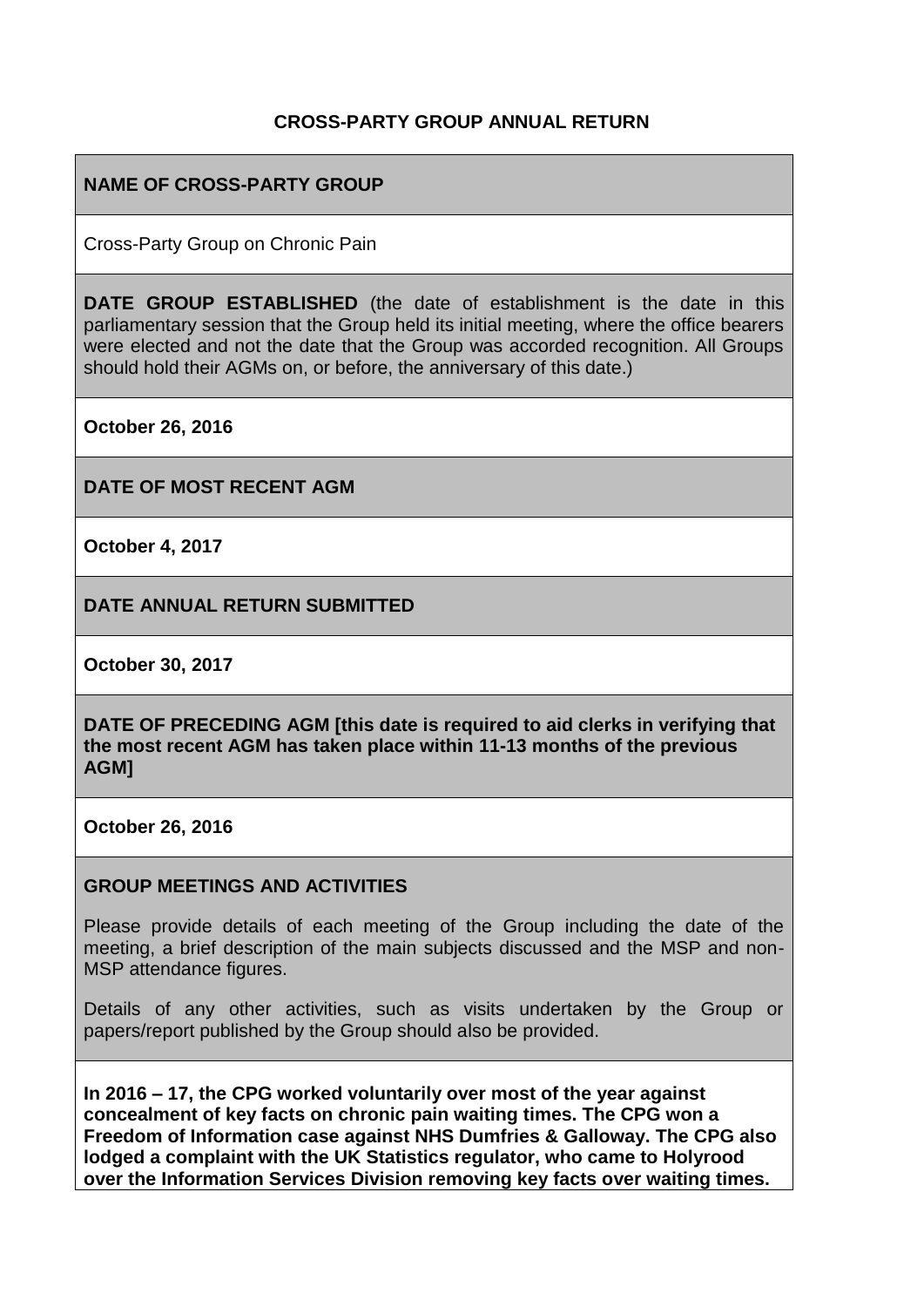**This took months of research and dozens of Parliamentary questions but gained pledges of change and transparency.**

**Meeting & AGM October 26, 2016**: Meeting chaired by Elaine Smith & Rona Mackay. 4 MSPs, 41 patients, health professionals, campaigners, total: 45. Office bearers elected: MSP Co –chairs Elaine Smith, Rona Mackay, Miles Briggs, deputy chair: Anas Sarwar; voluntary secretary: Dorothy-Grace Elder.

**Closures:** The meeting agreed writing to the Health Secretary, condemning the closure of Lightburn Hospital by NHS Greater Glasgow & Clyde and of the bed ward at the Centre for Integrative Care. **Secrecy over Waiting Times**: The meeting agreed to protest to Paul Gray, head of the NHS in Scotland, under the NHS Code of Conduct.

**Return patients -** Issues again raised from return patients, Lanarkshire & Grampian, being many months over treatment renewal times.

**Meeting March 15, 2017**: Chaired by Miles Briggs MSP. 6 MSPs, 38 non MSPs, 44 total: MSPs: Rona Mackay, Miles Briggs, Anas Sarwar, Ivan McKee, Douglas Ross, Alex Neil. Minutes of October 26 meeting approved.

**Secrecy again:** Facts were cut on Waiting Times from the latest Summary (March 14) by the statistics body, ISD.

Lodging a complaint was agreed. **Speaker: Dr Gregor Smith, deputy chief medical officer,** who will chair the new Government appointed Advisory Group on chronic pain. **The Scottish Health Council:** CPG patients claimed the SHC, as a "patient voice" had been no use to them over cuts to services. Secretary to ask for SHC improvement plans.**Update on the Group's complaint over behind scenes actions related to the NHS Code of Conduct.** The complaint was lodged in December 2016, by co convener Miles Briggs MSP, acknowledged but no info from Paul Gray by our March 15 meeting.

**Meeting June 20, 2017** 6 MSPs, 33 Non MSPs. 39 total. Elaine Smith (chairing), Rona Mackay, Anas Sarwar, Alex Neil, Jackie Baillie, Jackson Carlaw. Speakers: Dr Rachel Atherton, clinical lead at the **Scottish National Residential Pain** 

**Management Programme** and Patrick Hughes, patient. Dr Atherton thanked the CPG for its years of campaigning to achieve this service, now financed at £700,000 annually by the Scottish Government. **Shortages at day clinics and waiting times facts removed:** The group's complaint over Chronic Pain Waiting Times facts being removed by the Information Services Department, ISD, had gone to the UK statistics regulator on April 28. A revealing email trail was obtained under FOI. **New Chronic Pain Advisory Committee** The meeting decided to challenge the remit and limited composition of the new committee. Action: MSP co convener Elaine Smith to write to the deputy chief medical officer & the health secretary. **NHS Code of Conduct: are its worthy words heeded?**

Complaint submitted December 2016, Mr Gray, head of NHS Scotland, replied April 4, inadequately, in the Group's view. Objection continues. **Update: Centre for Integrative Care beds closure**

Patient reports that, despite strong public and Parliamentary protests, Glasgow's health board closed the inpatient ward at the CIC in April and have now confirmed they would close Lightburn Hospital.(also for long term conditions).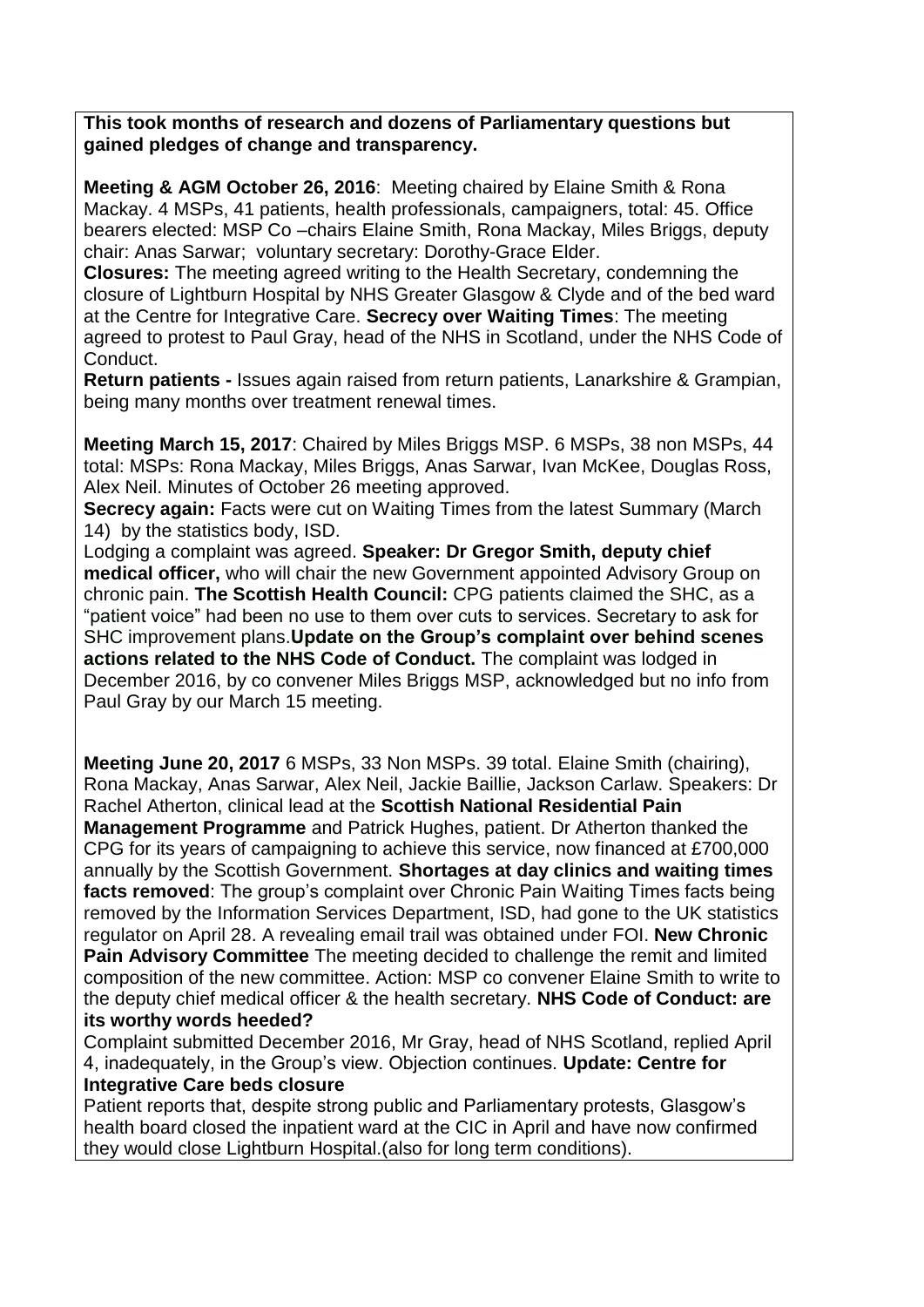**Meeting & AGM October 4, 2017** Rona Mackay MSP (chairing). 2 MSPs, Rona Mackay and Miles Briggs, 22 non MSPs. This meeting clashed with health awards that night -congratulations to some CPG members nominated for awards.

**AGM Election of Office Bearers**. MSPs Elaine Smith, Rona Mackay, Miles Briggs, Anas Sarwar had all agreed to serve again and were elected co conveners. Dorothy-Grace Elder was re-elected hon. secretary and Kathleen Powderly volunteered help. Minutes of 20<sup>th</sup> June meeting and of the previous AGM approved.

**Update on musculoskeletal pain.** Speaker: Prof. Martijn Steultjens, Professor of Musculoskeletal Health, Glasgow Caledonian University. His talk showed how, from Scotland, Prof. Steultjens co ordinates an extensive European study on arthritis pain, financed by the European Commission. **Result of CPG complaint on statistics.**  The UK Statistics Regulator, Ed Humpherson, dealt with the CPG's complaint that ISD had been asked by officials at the Clinical Priorities dept to cut facts on pain waiting times. One official also emailed that they didn't want Return Patient information published. The regulator's published view encouraged ISD to resume trying to obtain Return Patient data. He said that "ISD made a series of misjudged decisions" and he urged ISD to work with the CPG. ISD's Head of Statistics made contact right away and is arranging a first meeting, a very positive sign. The CPG passed a resolution asking the health secretary if chronic pain issues could be transferred from the Clinical Priorities dept to another government department.

**Update on the Centre for Integrative Care's future after bed closure.** Patient Catherine Hughes reported that the CIC, since the bed ward closure, was now reduced to only two or three nurses. The hospital had 22 nurses in 2010 but had been targeted for cuts regularly, despite their treatments reducing the drugs bill.

**Brief consultation by ISD on pain waiting times publications.**The CPG welcomed this consultation but had been approached by people who found difficulty with the IT used – which ISD had to change. They advised ISD to give more than one month for response in future.

#### **MSP MEMBERS OF THE GROUP**

Please provide names and party designation of all MSP members of the Group.

Elaine Smith Lab,

Rona Mackay, SNP,

Miles Briggs, Con,

Anas Sarwar Lab,

Alex Neil, SNP,

Willie Rennie, Lib Dem;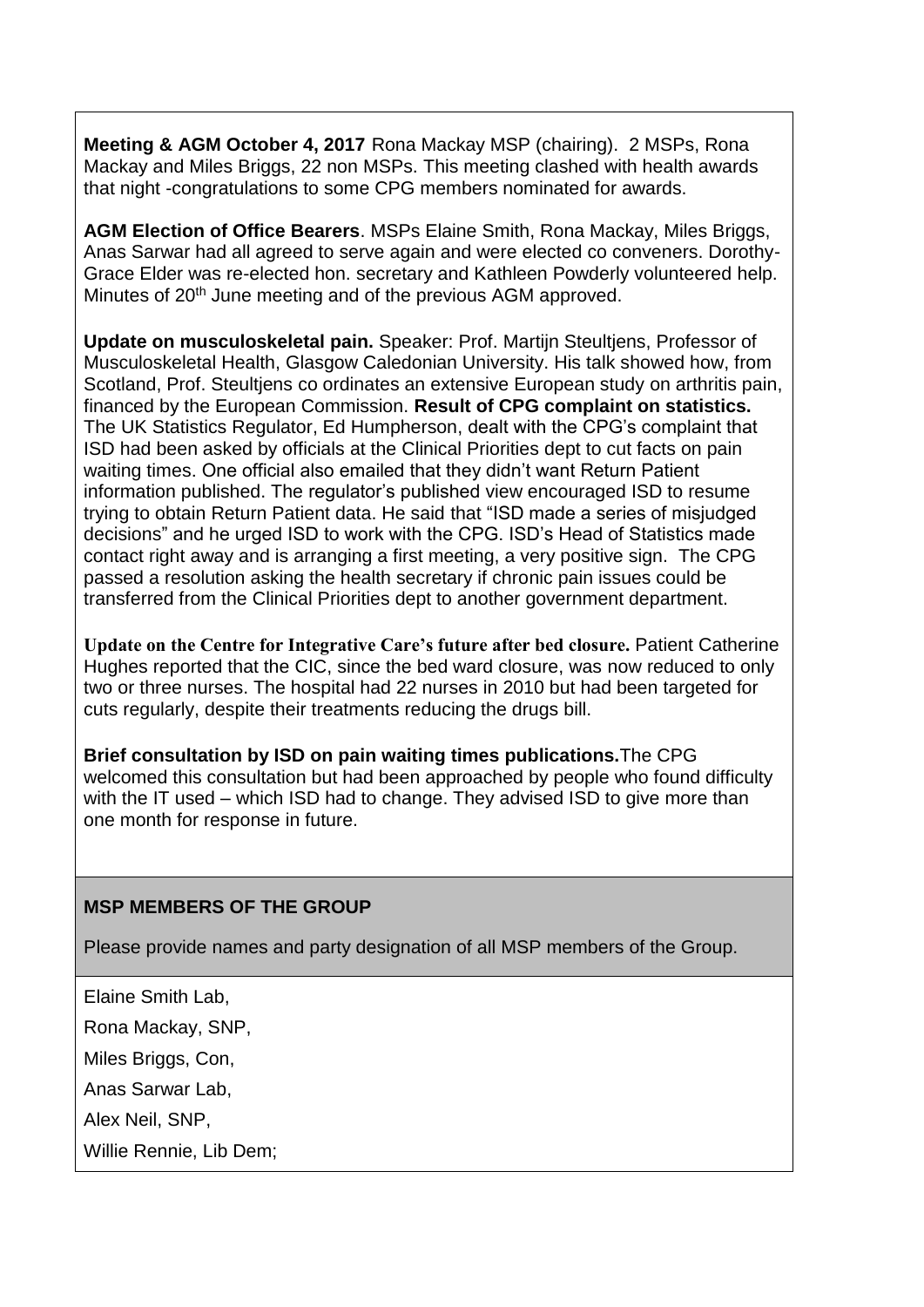Donald Cameron, Con;

Jackie Baillie, Lab;

Bill Kidd, SNP.

# **NON-MSP MEMBERS OF THE GROUP**

For organisational members please provide only the name of the organisation, it is not necessary to provide the name(s) of individuals who may represent the organisation at meetings of the Group.

|             | Dorothy Grace Elder                |
|-------------|------------------------------------|
| Individuals | John Thomson                       |
|             | Anne Murray                        |
|             | Lord George Foulkes                |
|             | Dr Colin Rae                       |
|             | <b>Margaret McInnes</b>            |
|             | <b>Councillor Frank McAveety</b>   |
|             | Linda Mawson                       |
|             | Frank Mawson                       |
|             | Pete McCarron                      |
|             | Lesley Riddoch                     |
|             | <b>Michael Grieve</b>              |
|             | Jim Scanlon                        |
|             | Martha Heaney                      |
|             | Jean Rafferty                      |
|             | <b>Anne Cassels</b>                |
|             | <b>Christine Martin</b>            |
|             | Dr Sabu James                      |
|             | <b>Professor Martin Steultjens</b> |
|             |                                    |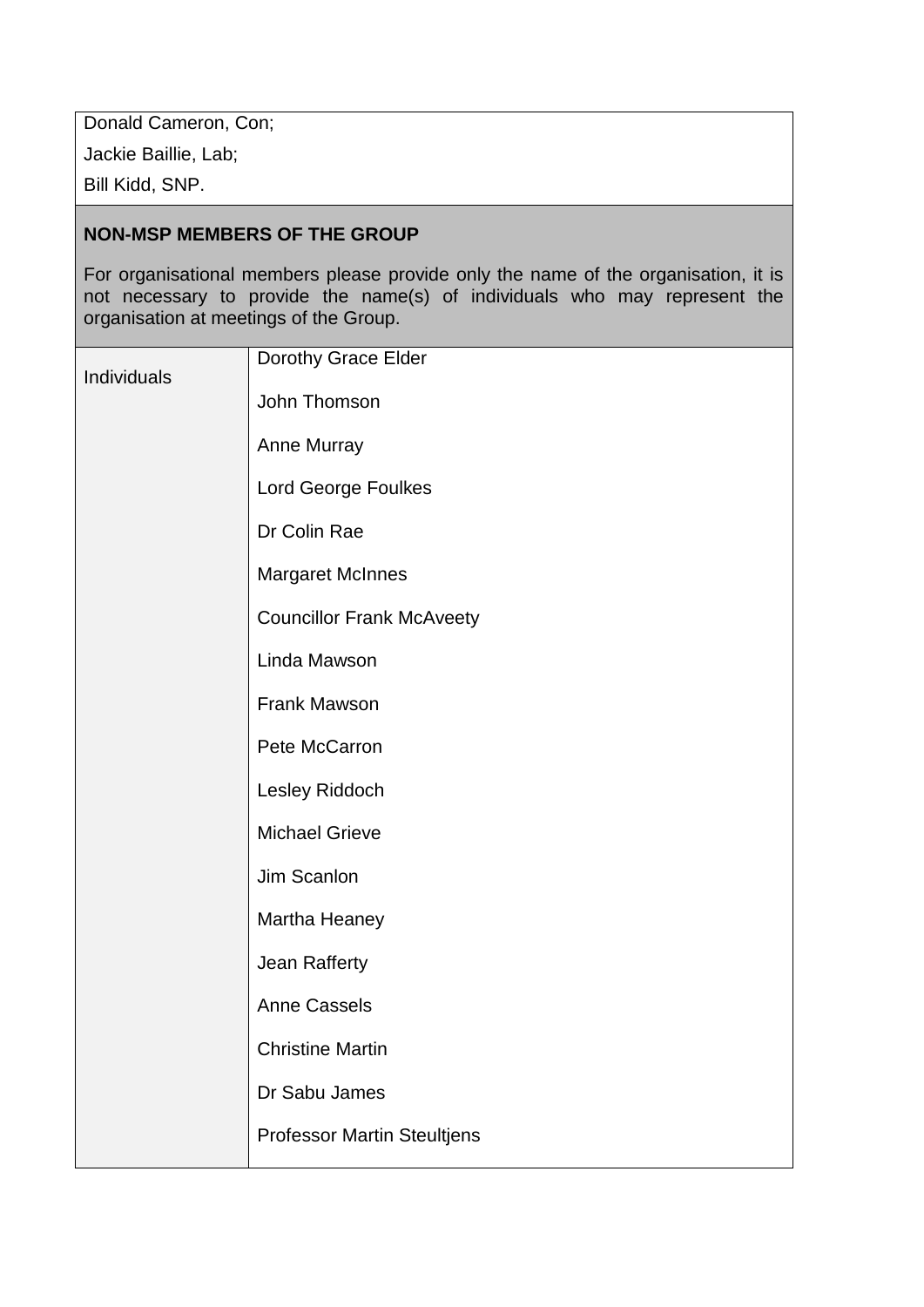| Prof. Blair Smith      |
|------------------------|
| Jacquie Forde          |
| Irene Logan            |
| Pat Onions             |
| Arlene Byrne           |
| Linda Tierney          |
| Fiona Robinson         |
| Geraldine McGuigan     |
| Janice Connelly        |
| John Lawrence          |
| Dr Fiona McLeod        |
| Dr Martin Johnson      |
| Dr Helen Jackson       |
| Dr Gordon McGinn       |
| Dr Michael Basler      |
| Dr Mike Serpell        |
| Janette Barrie         |
| <b>Gordon Barrie</b>   |
| Anne Hughes            |
| Dr Pat Roche           |
| Alasdair Barron        |
| <b>Heather Cameron</b> |
| Paulo Quadros          |
| Kenny Boyle            |
| Phil Atkinson          |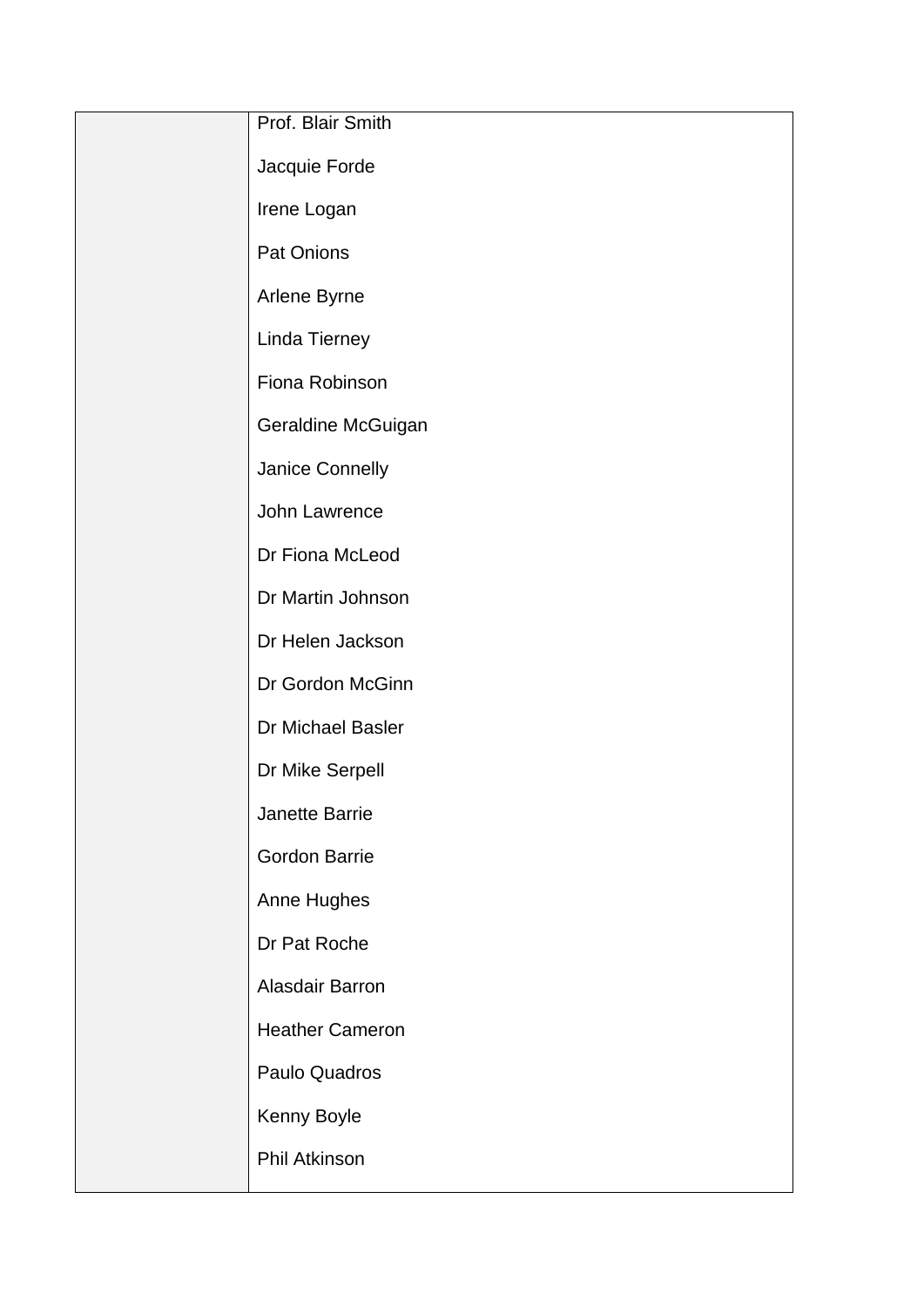| Helen McLuskey                   |
|----------------------------------|
| Lloyd Mawson                     |
| George Welsh                     |
| <b>Catherine Hughes</b>          |
| Julie Mcanulty                   |
| Ooi Thye Chong                   |
| Prof Jim McEwen                  |
| <b>Bailie Josephine Docherty</b> |
| Maire Whitehead                  |
| Dr David Weeks                   |
| <b>Bill Sinclair</b>             |
| Claire Schiavone                 |
| Laura Clark                      |
| Anne Hughes                      |
| <b>Margaret Coats</b>            |
| <b>Tasneem Nadeem</b>            |
| Mohammed Nadeem                  |
| Akhtar Javaid                    |
| Lara Grant                       |
| <b>Margaret Searle</b>           |
| Lyssa Clayton                    |
| Helen Campbell                   |
| lan Brogan                       |
| Anne Simpson                     |
| Margaret Wyllie                  |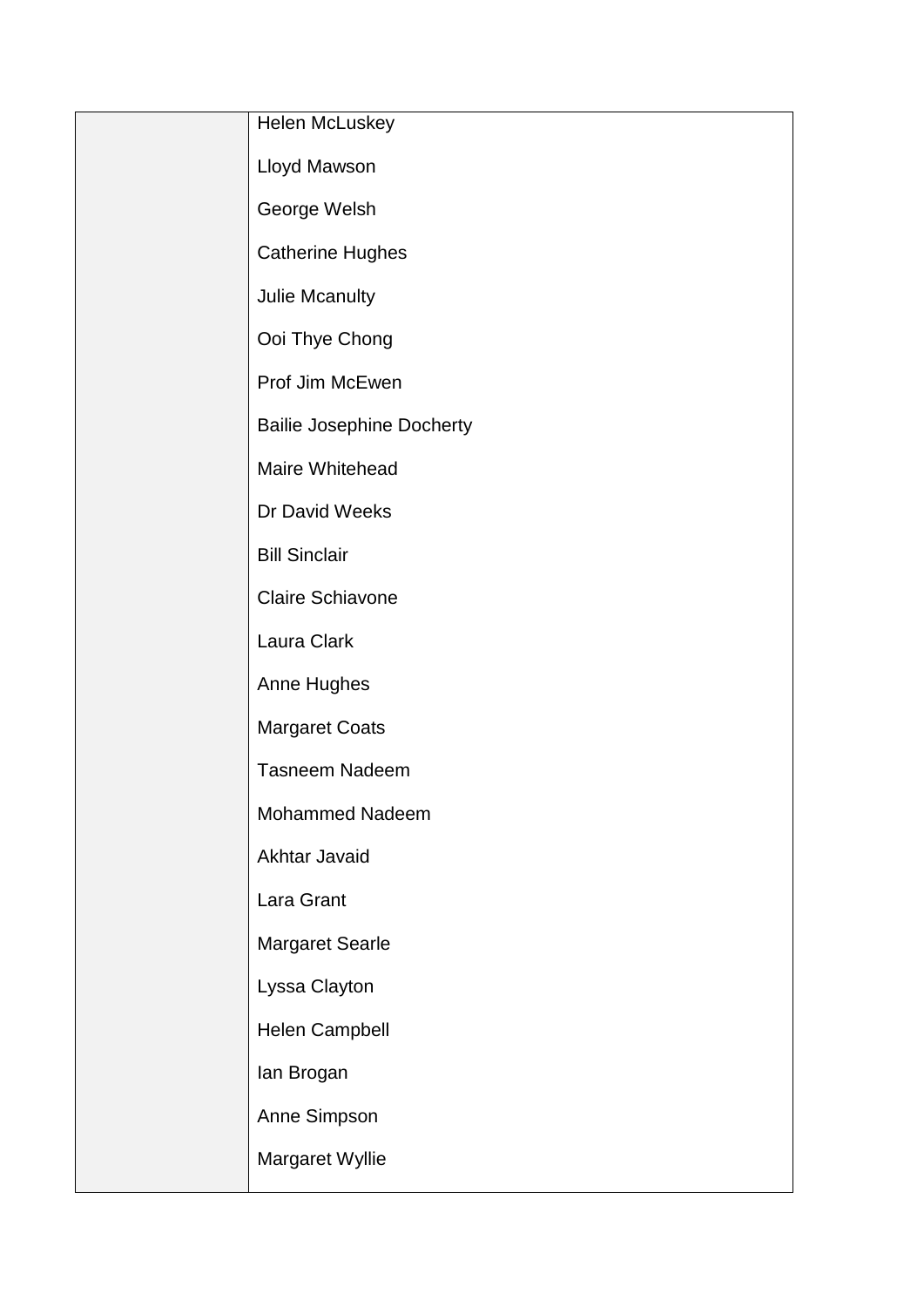|               | Karen Hooton                                          |
|---------------|-------------------------------------------------------|
|               | Dr Sheila Inglis                                      |
|               | Jim Eadie                                             |
| Organisations | The Health & Social Care Alliance Scotland            |
|               | <b>Action on Pain UK</b>                              |
|               | <b>Chartered Society of Physiotherapy Scotland</b>    |
|               | <b>Community Pharmacy Scotland</b>                    |
|               | <b>Complementary &amp; Natural Healthcare Council</b> |
|               | Fibromyalagia Friends Scotland                        |
|               | <b>BMA</b>                                            |
|               | "Affa Sair" Moray campaign group                      |
|               | <b>Arthritis Care Scotland &amp; UK</b>               |
|               | <b>RCN Grunenthal</b>                                 |
|               | Healthcare Improvement                                |
|               | Leuchie House chronic conditions respite centre       |
|               | <b>National Osteoporosis Society</b>                  |
|               | NHS Ayrshire & Arran                                  |
|               | <b>NHS GGC</b>                                        |
|               | <b>NHS Highland</b>                                   |
|               | <b>NHS Lothian</b>                                    |
|               | <b>NHS Tayside</b>                                    |
|               | <b>Pain Association Scotland</b>                      |
|               | <b>Reckitt Benckiser</b>                              |
|               | <b>Royal College of General Practitioners</b>         |
|               | <b>Royal Pharmaceutical Society</b>                   |
|               |                                                       |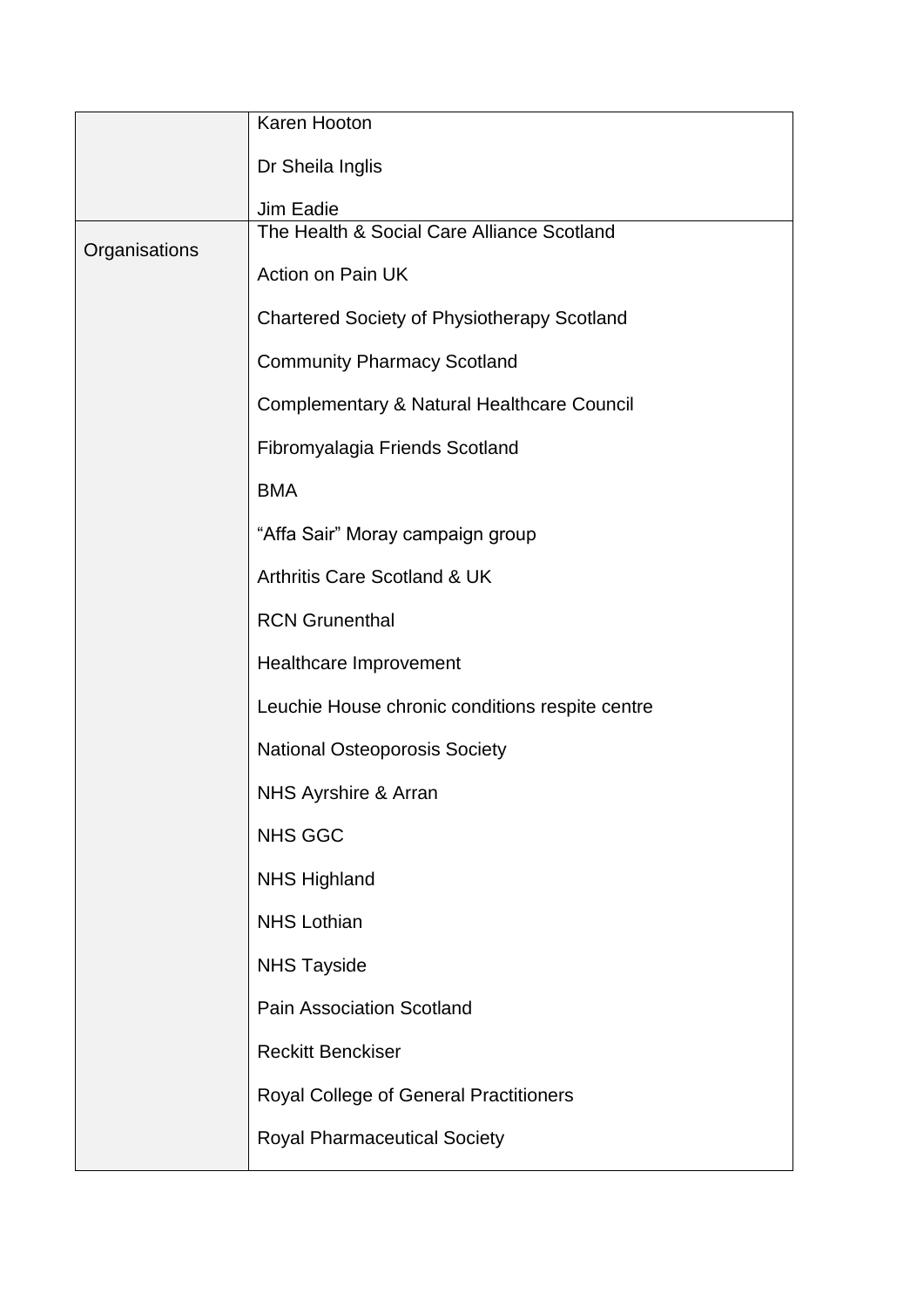| Scottish Massage Therapists Association      |
|----------------------------------------------|
| Intlife                                      |
| <b>Scottish Neurological Society</b>         |
| <b>Marfan Association</b>                    |
| <b>ASH Scotland</b>                          |
| Femme Fatigue, Glasgow Caledonian University |
| <b>Equality Council</b>                      |

# **GROUP OFFICE BEARERS**

Please provide names for all office bearers. The minimum requirement is that two of the office bearers are MSPs and one of these is Convener – beyond this it is a matter for the Group to decide upon the office bearers it wishes to have. It is permissible to have more than one individual elected to each office, for example, coconveners or multiple deputy conveners.

| Convener               | Co Convener MSPs: Elaine Smith, Rona Mackay, Miles Briggs,<br>Anas Sarwar |
|------------------------|---------------------------------------------------------------------------|
| <b>Deputy Convener</b> | n/a                                                                       |
| Secretary              | Dorothy-Grace Elder (voluntary)                                           |
| Treasurer              | n/a (no income, no fees)                                                  |

# **FINANCIAL BENEFITS OR OTHER BENEFITS RECEIVED BY THE GROUP**

Please provide details of any financial or material benefit(s) received from a single source in a calendar year which has a value, either singly or cumulatively, of more than £500. This includes donations, gifts, hospitality or visits and material assistance such as secretariat support.

Details of material support should include the name of the individual providing support, the value of this support over the year, an estimate of the time spent providing this support and the name of the organisation that this individual is employed by / affiliated to in providing this support.

Groups should provide details of the date on which the benefit was received, the value of the benefit and a brief description of the benefit.